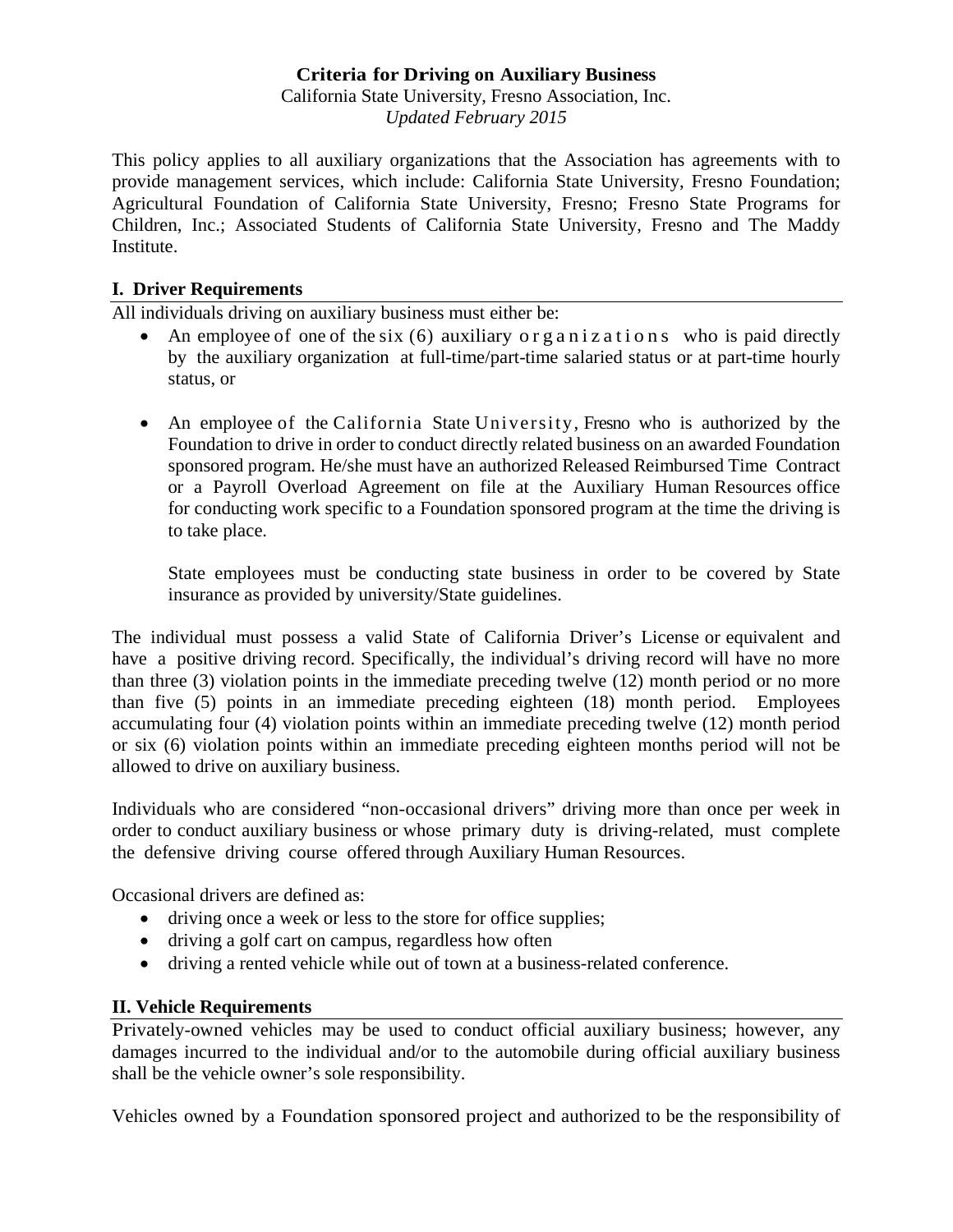the Foundation as outlined in a Foundation sponsored project may only be driven in the performance of, or necessary to, or in the course of, the duties of the Foundation sponsored project associated with the vehicle. Employees using vehicles owned by a sponsored project for any unauthorized purposes are liable for the costs of misuse incurred or consented to by them.

Vehicles owned by an auxiliary organization may only be driven in the performance of, or necessary to, or in the course of, official auxiliary business. Employees using vehicles owned by an auxiliary organization for any unauthorized purposes shall be liable for the costs of misuse incurred or consented to by them.

Rental vehicles through an approved vendor with negotiated insurance included in the rates may also be used.

### **III. Motor Vehicle Accidents**

Any driver involved in a motor vehicle accident must immediately report the accident to his/her supervisor within 24 hours, who is responsible for reporting acknowledgement of the accident to the appropriate auxiliary. Drivers should make no comment or statement regarding the accident to anyone except police officers, approved auxiliary officials or employees, and representatives of the auxiliary's contract adjuster, Alliant Insurance.

Employees and or supervisors must report all communication regarding a motor vehicle accident within 72 hours after occurrence to the Auxiliary Staff Counsel at (559) 278-0800. In the case of sponsored programs, the appropriate Post Award Analyst at the Foundation Financial Services Office should also be notified.

### **IV. Motor Vehicle Insurance**

Auxiliary Staff Counsel will respond to claims of bodily injury and/or property damage of third party individuals that occur during official auxiliary business. Evaluation and payments of claims will be handled in conjunction with the auxiliary's insurers.

Auxiliary employees renting a vehicle to conduct official auxiliary business are covered by an insurance policy provided by the auxiliary's insurance agency while conducting that business as a provision of the auxiliary contract with the insurance company. Prior to renting a vehicle, employees should verify with auxiliary staff that the vehicle rental agency includes insurance coverage with their negotiated rates.

State employees who are not compensated directly by one of the six auxiliary corporations are not covered by the auxiliary's insurance policy for damage to a rented vehicle. Such individuals must purchase the additional insurance from the vehicle rental agency in the name of the auxiliary corporation they are driving on behalf of if the state employee is conducting official auxiliary business.

State employees can consult the University's Environmental Health and Safety Department for questions regarding university insurance coverage while driving to conduct State business.

The auxiliary's insurance does not provide for loss or damage to privately owned vehicles or state-owned vehicles used on auxiliary business. It is designed to provide reimbursements to third parties only (when an accident is the fault of the auxiliary driver conducting auxiliary business) and not the auxiliary corporation/university employees or their vehicles.